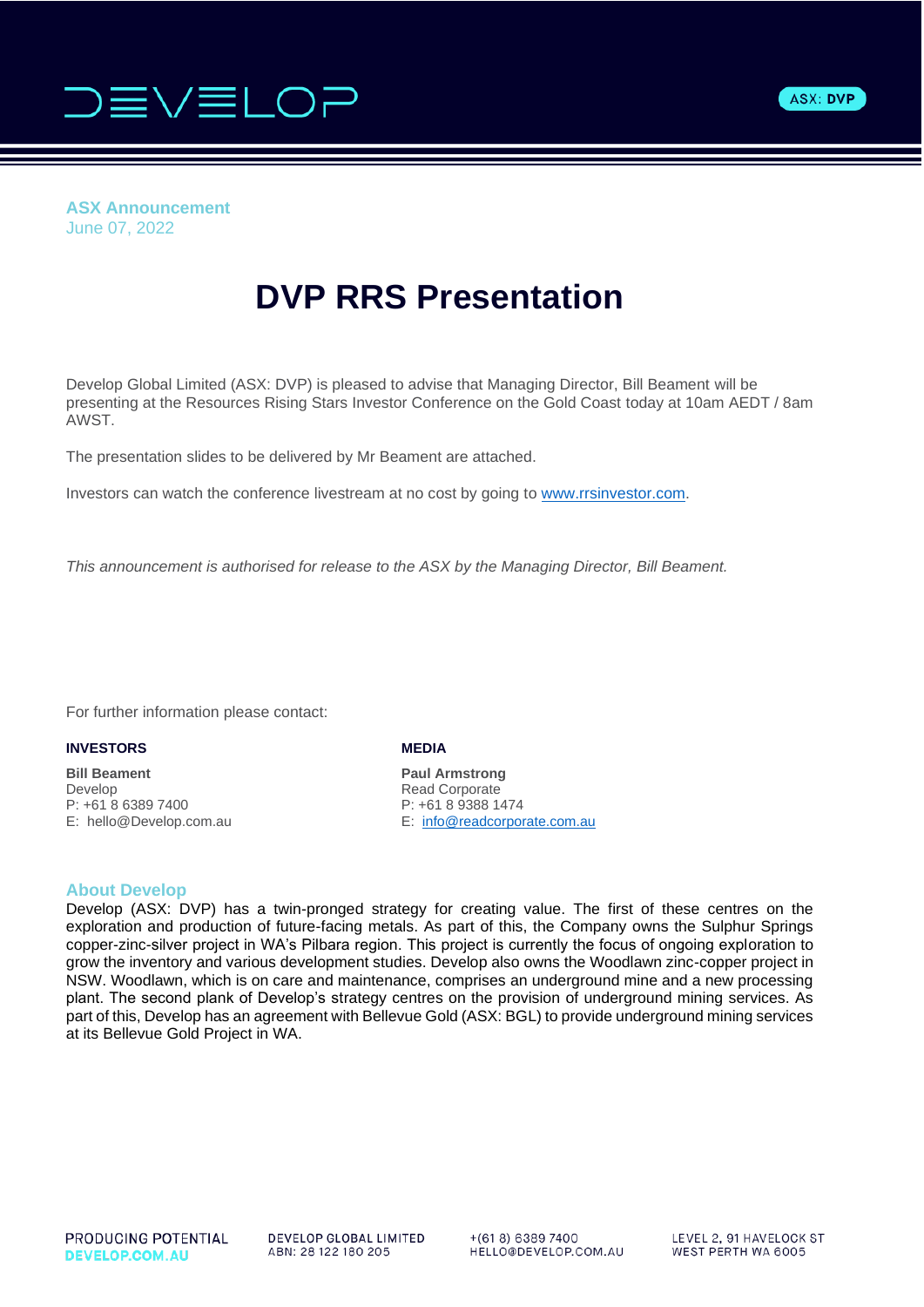### DEVELOP

### ASX: **DVP**

## RESOURCES RISING STARS

JUNE 2022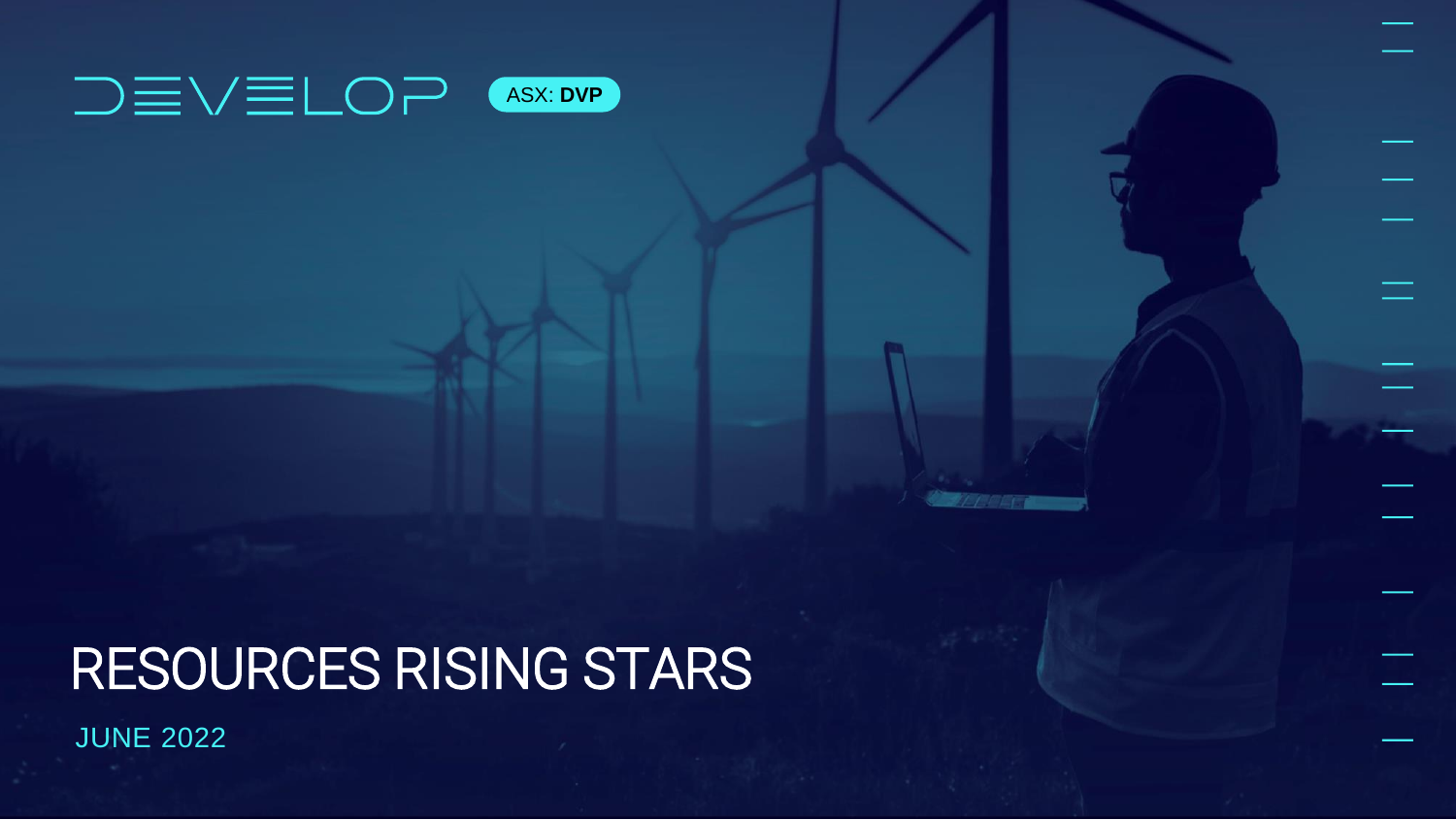## IMPORTANT INFORMATION AND DISCLAIMER

#### **Cautionary Statement**

The information contained in this document ("Presentation") has been prepared by DEVELOP Global Limited ("Company"). This Presentation is being used as a presenter's aid with summarised information. See DEVELOP's other and the Australian Securities Exchange, which are available at www.asx.com.au or at www.develop.com.au for more information.

While the information contained in this Presentation has been prepared in good faith peither the Company nor any of its shareholders, directors, officers, agents, employees or advisers give any representations or warrantie completeness of the information in this Presentation, or of any other written or oral information made or to be made available to any interested party or its advisers (all such information being referred to as "Information the full extent permitted by law, neither the Company nor any of its shareholders, directors, officers, agents, employees or advisers take any responsibility for, or will accept any liability whether direct, express or imp respect of, the accuracy or completeness of the Information or for any of the opinions contained in this Presentation or for any errors, omissions or misstatements or for any loss, howsoever arising, from the use of this P

This Presentation may include certain statements that may be deemed "forward-looking statements". All statements in this Presentation, other than statements of historical facts, that address future activities and events or looking statements. Although the Company believes the expectations expressed in such forward-looking statements are based on reasonable assumptions, such statements are not quarantees of future performance and actual resul those in the forward-looking statements. The Company, its shareholders, directors, officers, agents, employees or advisers, do not represent, warrant or quarantee, expressly or impliedly, that the information in this Prese permitted by law, the Company disclaims any responsibility to inform any recipient of this Presentation of any matter that subsequently comes to its notice which may affect any of the information contained in this Presenta materially from those in forward-looking statements include market prices, continued availability of capital and financing, and general economic, market or business conditions. DEVELOP assumes no obligation to update such

Investors are cautioned that any forward-looking statements are not quarantees of future performance and that actual results or developments may differ materially from those projected in forward looking statements. Please presentation and consult your professional advisers if you wish to buy or sell DEVELOP shares.

This Presentation has been prepared in compliance with the JORC Code 2012 Edition. The 'forward-looking information' contained here is based on the Company's expectations, estimates and projections as of the date on which any intent or obligations to update or revise any forward looking statements whether as a result of new information, estimates or options, future events or results or otherwise, unless required to do so by law. The Product on that Production Target) contained in the DFS includes material classified as Ore Reserves and Inferred Resources. Material classified as Ore Reserves contributes -68% of the material within the LOM Production Target and included within the LOM Production Target. The mine plan has been sequenced to ensure that the reliance on material contributed from Inferred Resources is minimised within the first 5 years and the Company is satisfied tha determining factor for project viability. Nonetheless, the Company notes there is a low level of geological confidence associated with Inferred Resources and there is no certainty that further exploration work will result Production Target insofar as it relates to the Inferred Resources will be realised.

#### **Competency Statement**

The information in this presentation that relates Geophysical Exploration Results is based on information compiled by Mr Russell Mortimer, who is employed as a Consultant to the Company through geophysical consultancy Sout a member of the Australian Institute of Geoscientists and a member of the Australian Society of Exploration Geophysicists and has sufficient experience of relevance to the styles of mineralisation and the types of deposits a Competent Person as defined in the 2012 Edition of the Joint Ore reserves Committee (JORC) Australasian Code for Reporting of Exploration Results, Mineral Resources and Ore Reserves.

The information in this presentation that relates to Exploration Results at the Sulphur Springs Project is based on information by Mr Luke Gibson who is an employee of the Company. Mr Gibson is a member of the Australian I experience with the style of mineralisation and the type of deposit under consideration.

The information contained in this presentation relating to the Kangaroo Caves Resources was previously released in announcements issued 22 September 2015, based on information compiled or reviewed by Mr David Milton. Hardr of the Australasian Institute of Mining and Metallurgy. Mr Milton has sufficient experience relevant to the style of mineralisation, type of deposit under consideration and to the activity being undertaking to qualify as C "Australasian Code for Reporting of Mineral Resources".

The information contained in this presentation relating to the Sulphur Springs Resources was previously released in announcements issued 21 March 2018, based on information compiled or reviewed by Mr David Milton of Mil Mi Institute of Mining and Metallurgy. Mr Milton has sufficient experience relevant to the style of mineralisation, type of deposit under consideration and to the activity being undertaking to qualify as Competent Persons as Reporting of Mineral Resources".

The information contained in this presentation relating to the Sulphur Springs Reserves was previously released in ASX announcement dated 10th October 2018 based on information compiled or reviewed by Mr Daniel Donald, of Institute of Mining and Metallurov. Mr Donald has sufficient experience relevant to the style of mineralisation, type of deposit under consideration and to the activity being undertaken to quality as a Competent Person as Reporting of Mineral Reserves".

The Company confirms that: a) The form and context of the material in this presentation has not been materially modified from the above previous announcements: b) It is not aware of any new information or data that materia announcements and that all material assumptions and technical parameters underpinning the estimate in DFS announcement issued 10 October 2018 continue to apply and have not materially changed: and c) It is uncertain that f historical estimates will be able to be reported as mineral resources or ore reserves in accordance with the JORC 2012 Code.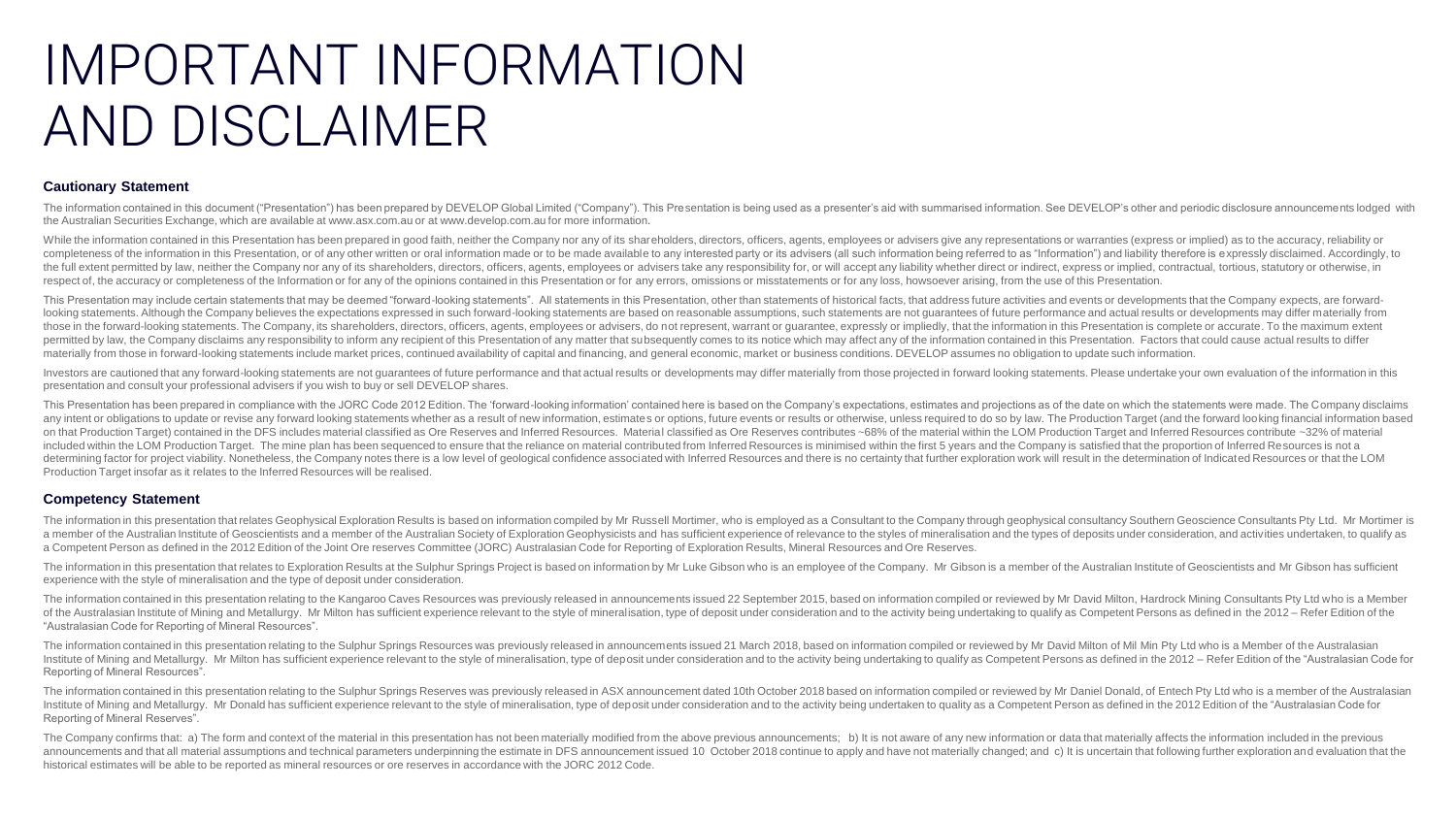# DEVELOP WILL UTILISE THE POWER OF PEOPLE TO PRODUCE CLEAN FUTURE FACING METALS AND HELP DECARBONISE THE WORLD.

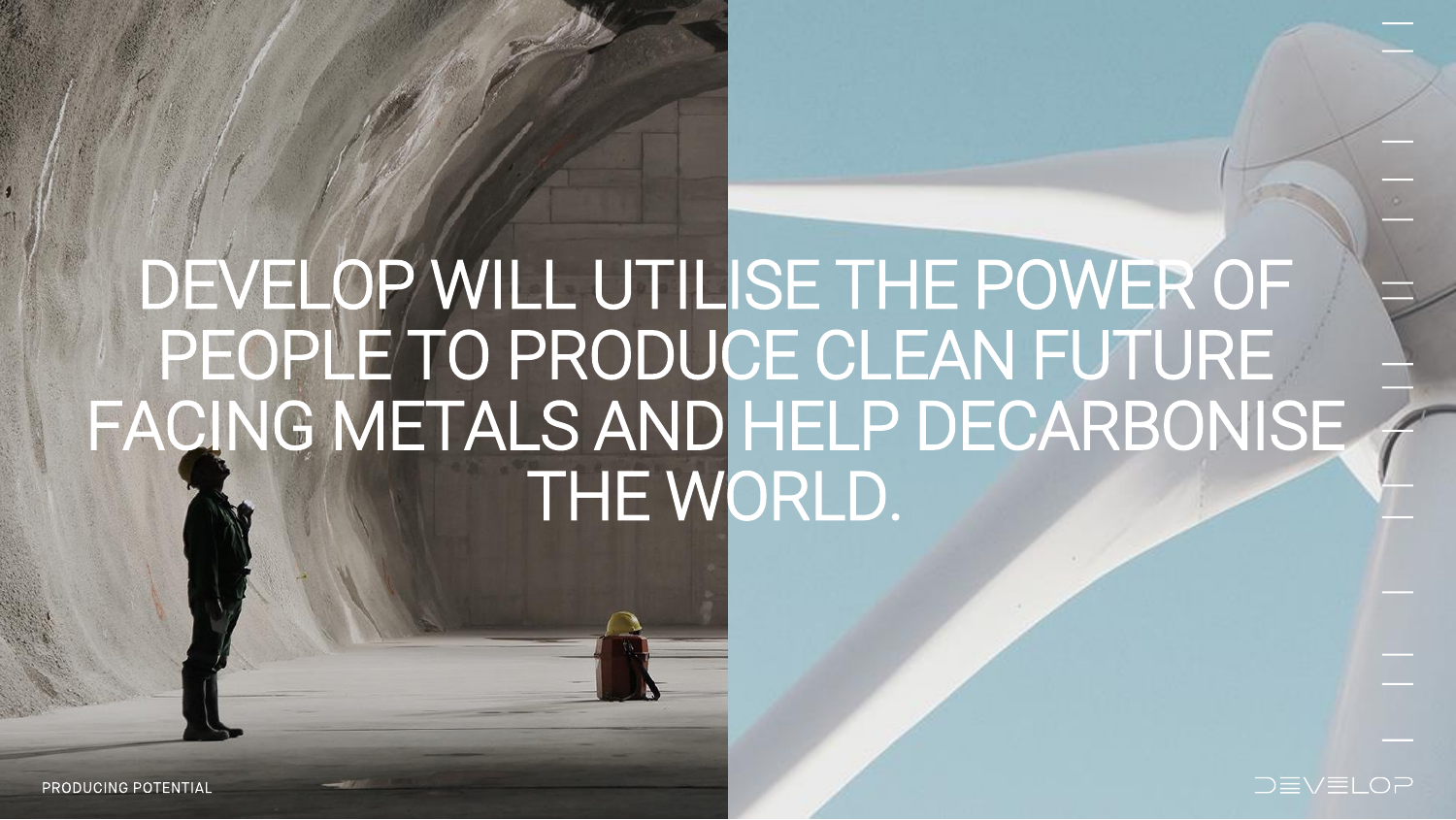### THE DEVELOP MODEL PEOPLE POWER CHANGE….

10 MONTHS IN



Already employed  $\sim$  75 of the worlds best underground mine management and operational team members

- Sulphur Springs in WA Copper/Zinc Project
- Woodlawn in NSW Zinc/Copper mine
- 20% JV Whim Creek with Anax Metals Ltd

\$A400m mining services agreement with Bellevue Gold is underway

*DEVELOP BUSINESS MODEL IS A HYBRID OF; MINE OWNERSHIP AND MINING SERVICES*つミソミ ロア PRODUCING POTENTIAL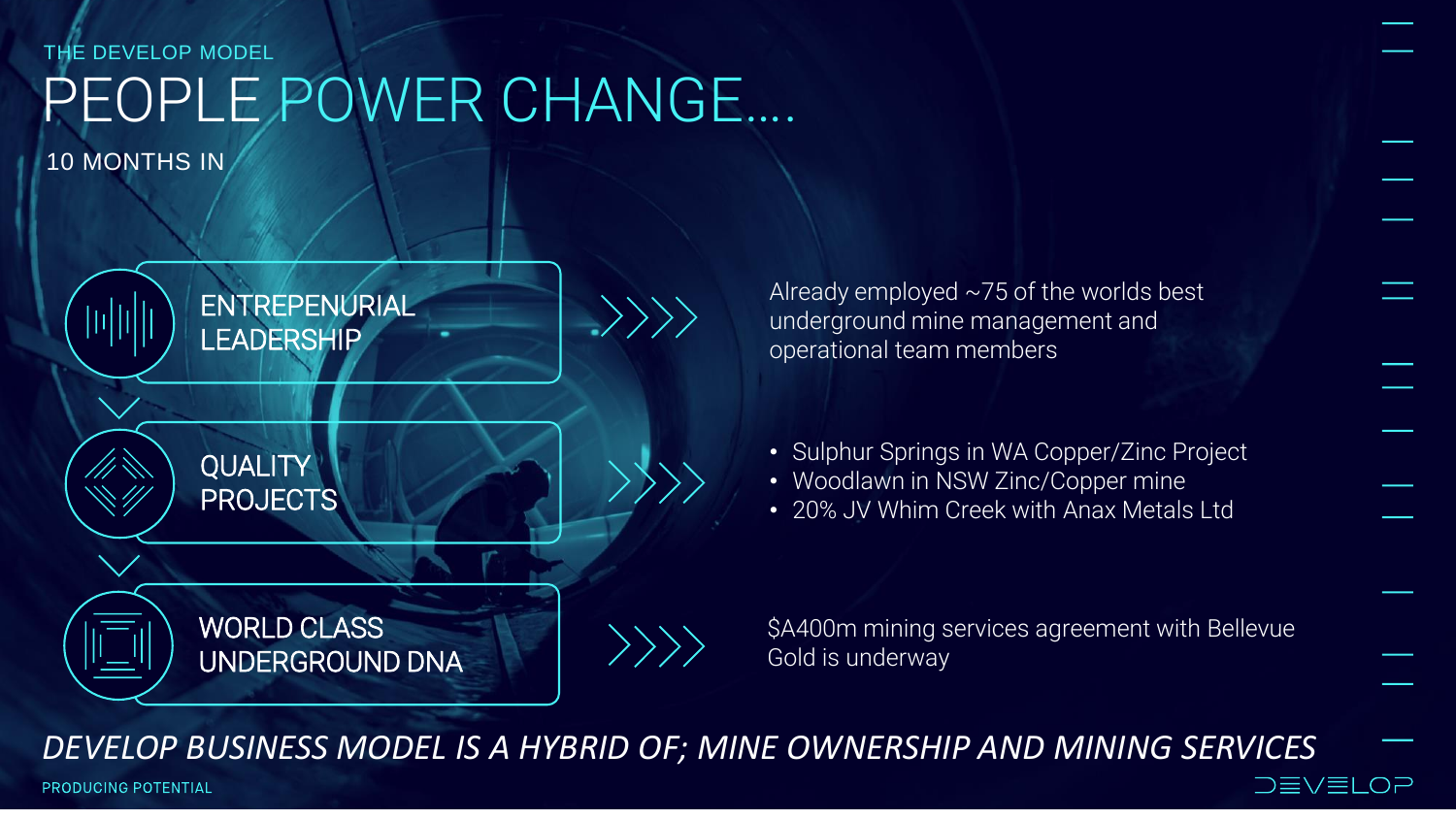## ENTREPRENEURIAL LEADERSHIP

RECENT HISTORY OF BEST-IN-CLASS VALUE CREATION



### つミソミ ロア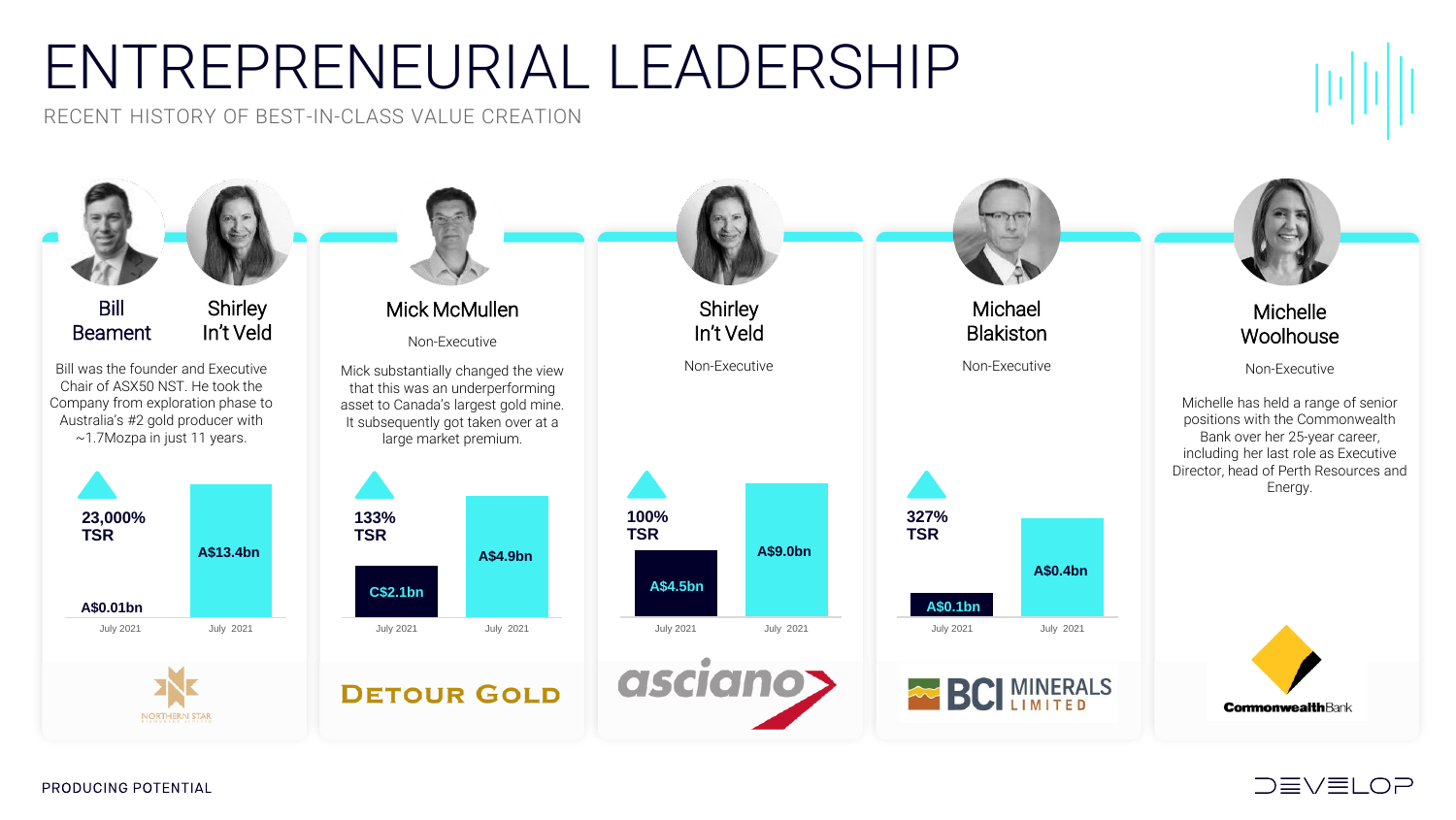# FUNDING EXPERIENCE

DEVELOP'S TEAM HAS EXTENSIVE EXPERIENCE IN EQUITY/DEBT MARKETS





**Shareholder Value Creation**



Equity Value Created from Last 14 Situations

**EXCEPTIONAL MANAGEMENT TEAM, BOARD AND NEW SHAREHOLDERS**



**GT**GOLD

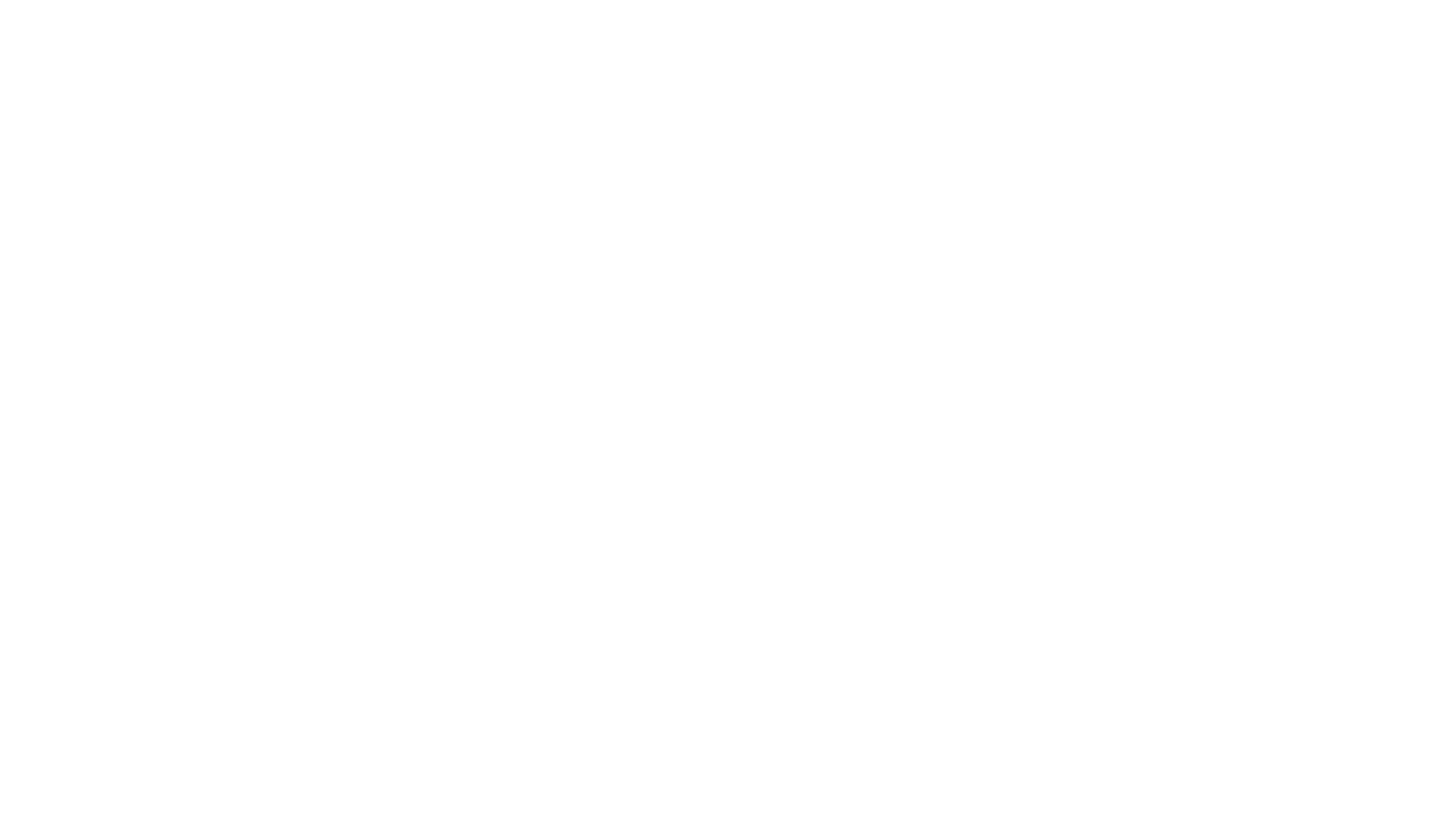#### For further information please contact:

#### **INVESTORS**

**Bill Beament** Develop P: +61 8 6389 7400 E: hello@Develop.com.au

#### **MEDIA**

Paul Armstrong Read Corporate P: +61 8 9388 1474 E: info@readcorporate.com.au

### **About Develop**

Develop (ASX: DVP) has a twin-pronged strategy for creating value. The first of these centres on the exploration and production of future-facing metals. As part of this, the Company owns the Sulphur Springs copper-zinc-rhkudg ognidbs hm V@ r Ohka g gdfhnm- Sghr ognidbs hr btggdmokationed enbtr ne nr grow the inventory and various development studies. Develop also owns the Woodlawn zinc-copper project in NSW, Woodlawn, which is on care and maintenance, comprises an underground mine and a new processing ok ms- Sqd rdbnmc ok mi ne ratequilementres on the provision of underground mining services. As part of this, Develop has an agreement with Bellevue Gold (ASX: BGL) to provide underground mining services at its Bellevue Gold Project in WA.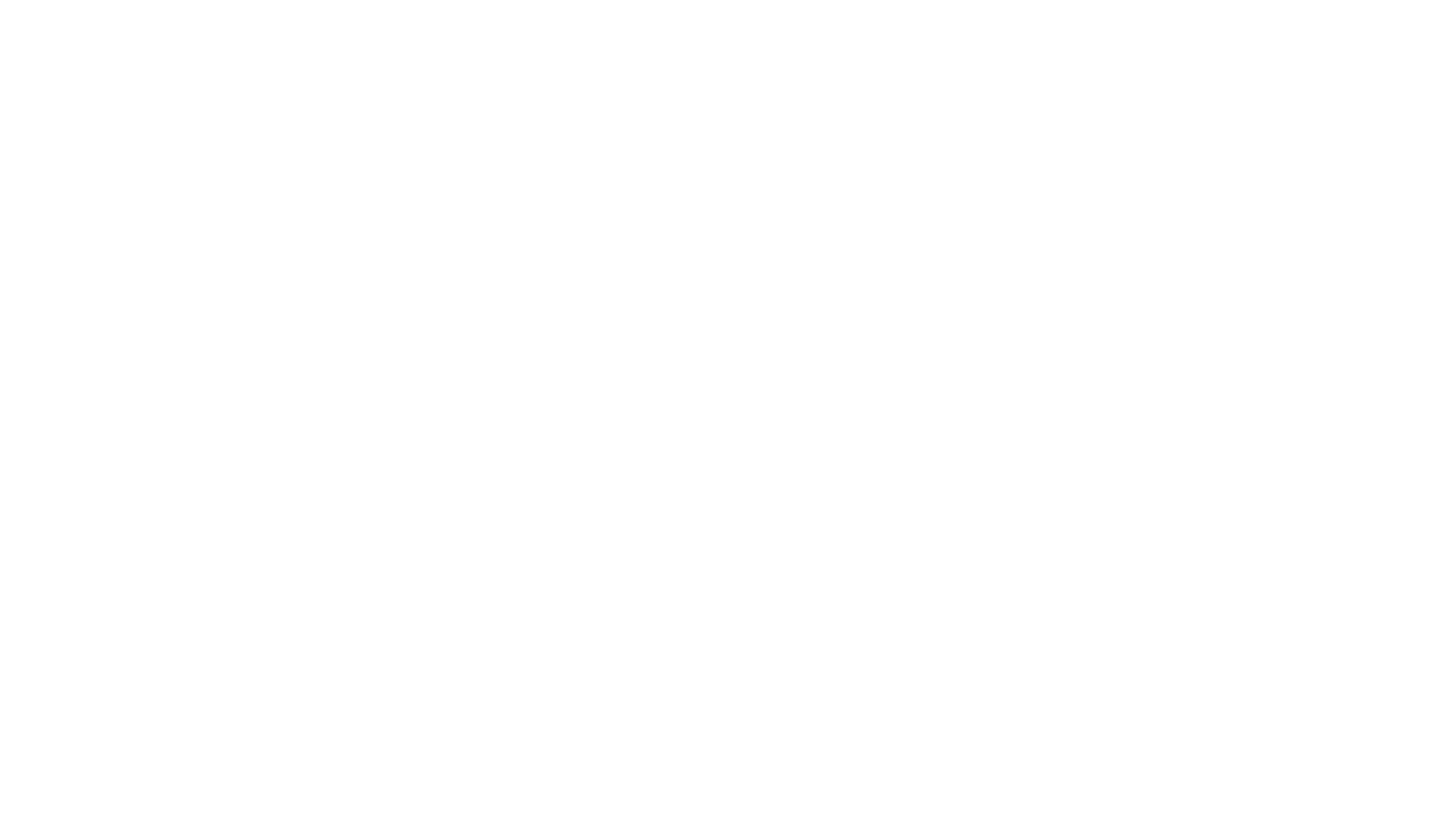# IN-MINE GROWTH POTENTIAL

SIGNIFICANT POTENTIAL WITH VARIOUS UNTESTED CONDUCTORS AND OPEN LENSES

- Potential for extension of known lenses and for discovery of additional lenses
- Very limited step-out drilling historically
- Known high-grade lenses remain open
- DHEM data confirms untested conductors at depth
- Leading consultants NewExco identified numerous exploration targets in the due diligence

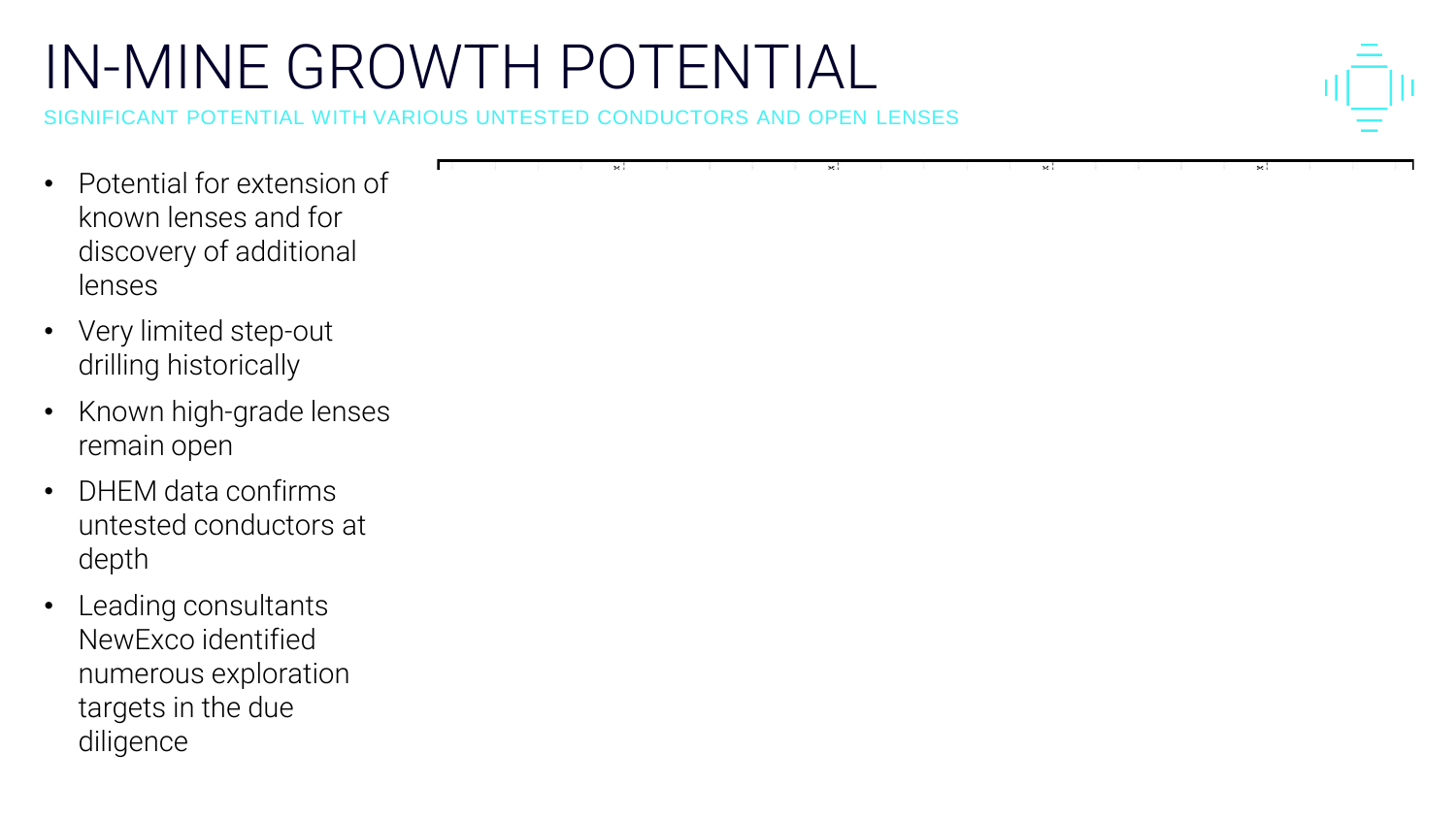### OUR FLAGSHIP ASSET

## WORLD CLASS UNDERGROUND DNA

### THE MINES OF THE FUTURE WILL BE UNDERGROUND

Building this underground capability creates three key opportunities for DEVELOP:

### 01

**Maximises** performance of our own assets

### 02

Provides scope to partner and joint venture with others

### 03

Help others deliver on their decarbonisation promises and diversify DEVELOP

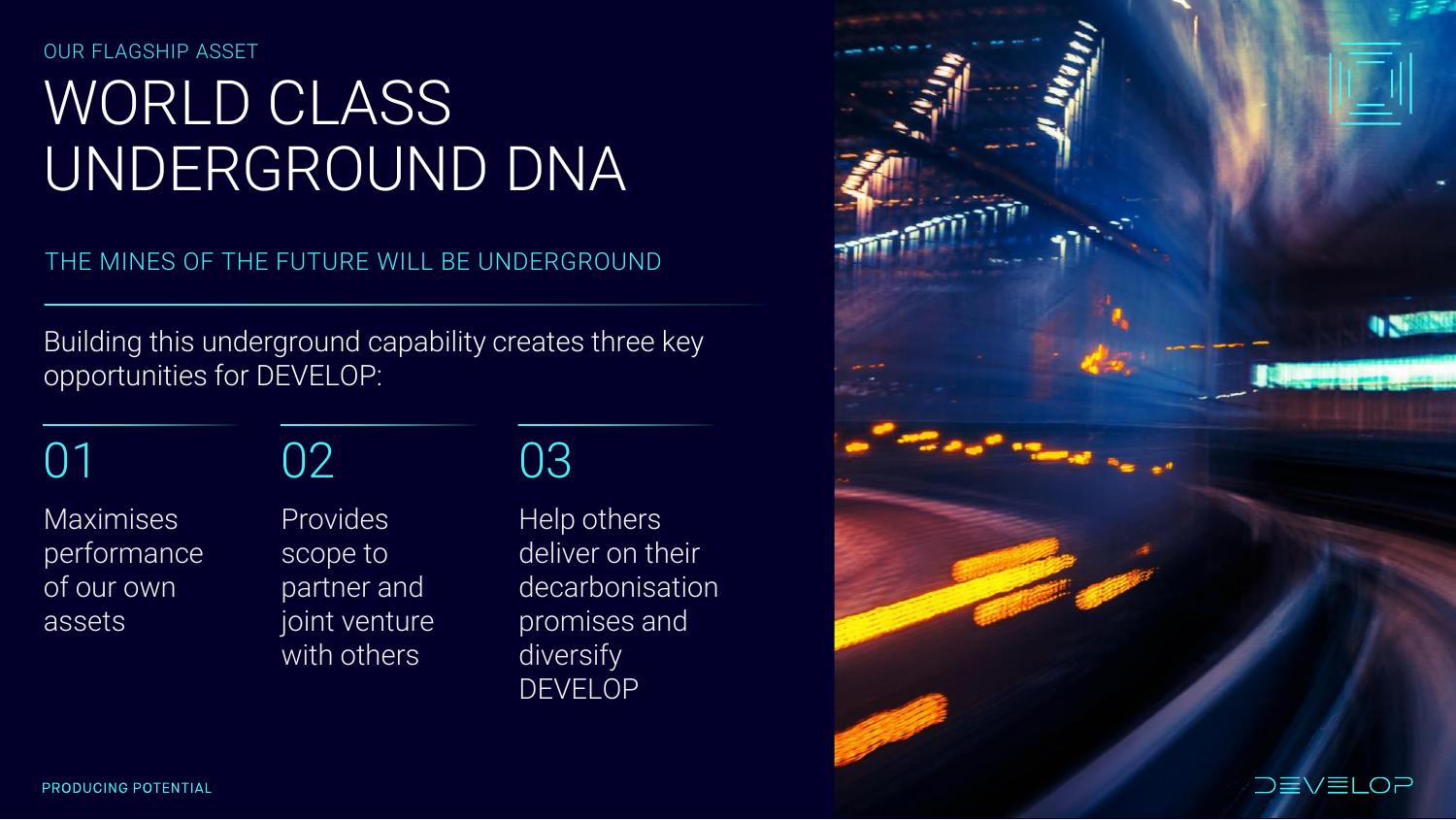### OUR FLAGSHIP ASSET – WORLD CLASS UNDERGROUND DNA

Develop's Underground Services Division is operational

This division specialises in providing underground mining services to cater for both Develop's own requirements and to service other projects on a contractual basis

### Key management appointments have been made:

- Paul Nilsson, Manager Mining Underground; for the past 10 years he held senior management roles at Northern Star Resources and was the Project Manager who orchestrated the current world jumbo development record of 1,033m in a single month
- Aaron Armstrong, Maintenance Manager Underground; for the past 7 years he has been the Maintenance Manager-Underground, overseeing all maintenance services for Northern Star Resources Underground Operations in Australia and overseas
- Jordan Hall, Bellevue Gold Project Manager; for the past 10 years he held senior management roles at Byrnecut and was the Project Manager who orchestrated the previous world jumbo development record of 753m in a single month

First, \$A400m mining contract awarded by Bellevue Gold and site activities commenced on the 24<sup>th</sup> May 2022

Numerous opportunities have been identified but we only aspire to have two to three mining services agreements

Underground Industry is in a boom and is also poised to seize on its ESG advantage **PRODUCING POTENTIAL** 

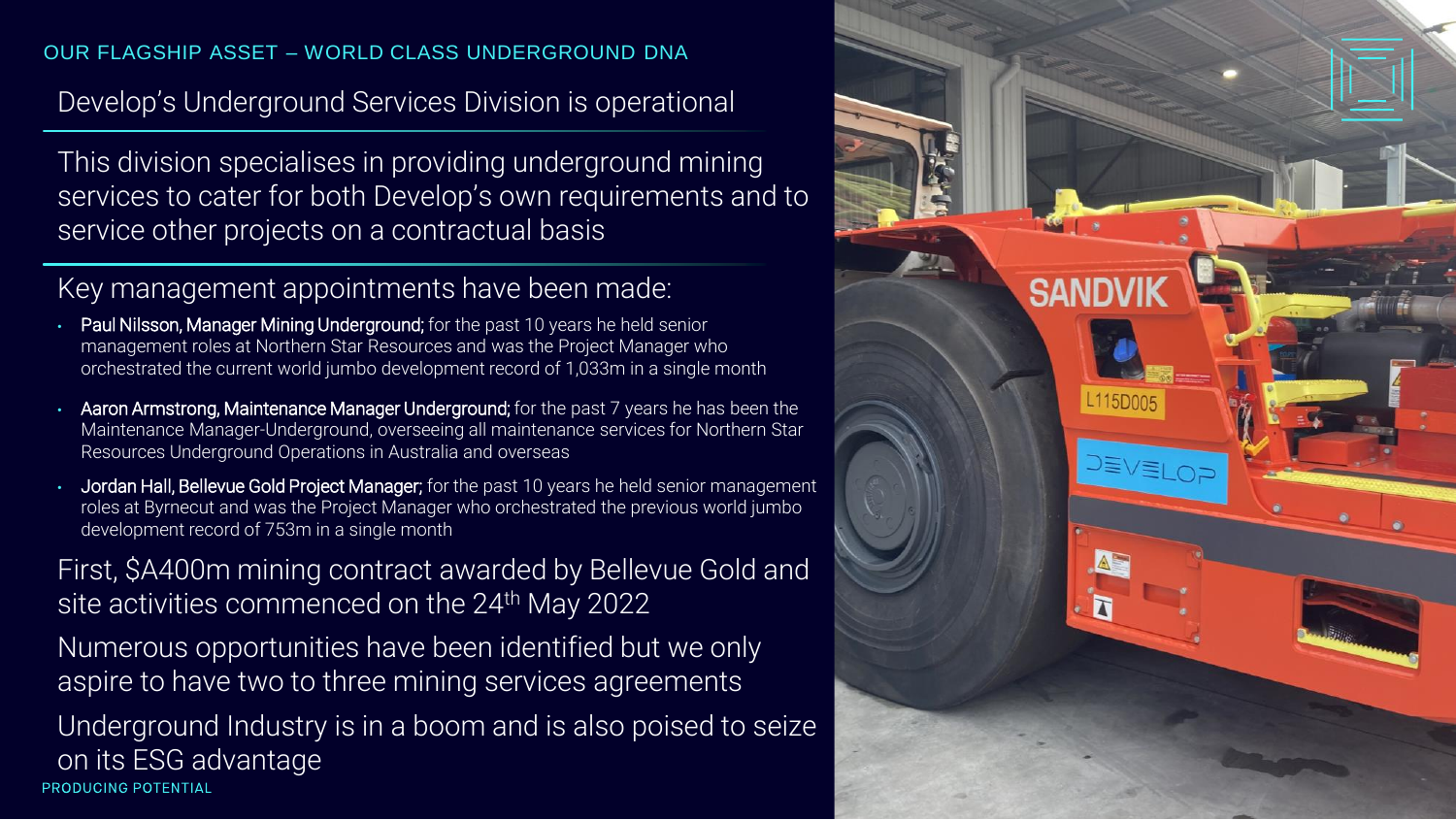## VALUE CREATION



| <b>ASX STOCK CODE</b>                                                   | <b>SHARE PRICE</b> | <b>MARKET CAPITALISATION</b>                                   | <b>CASH (31 Mar 22)</b> |  |  |  |  |
|-------------------------------------------------------------------------|--------------------|----------------------------------------------------------------|-------------------------|--|--|--|--|
| <b>DVP</b><br>DEVELOP                                                   | A\$2.60            | A\$420 <sub>M</sub><br>161m shares on issue                    | A\$54.3M<br>No Debt     |  |  |  |  |
| <b>SUBSTANTIAL SHAREHOLDER</b><br>BILL BEAMENT 15% (FULLY DILUTED +30%) |                    | <b>SUBSTANTIAL SHAREHOLDER</b><br><b>MINERAL RESOURCES 15%</b> |                         |  |  |  |  |
|                                                                         |                    |                                                                |                         |  |  |  |  |
| A\$365 <sub>M</sub>                                                     |                    |                                                                |                         |  |  |  |  |
|                                                                         |                    |                                                                |                         |  |  |  |  |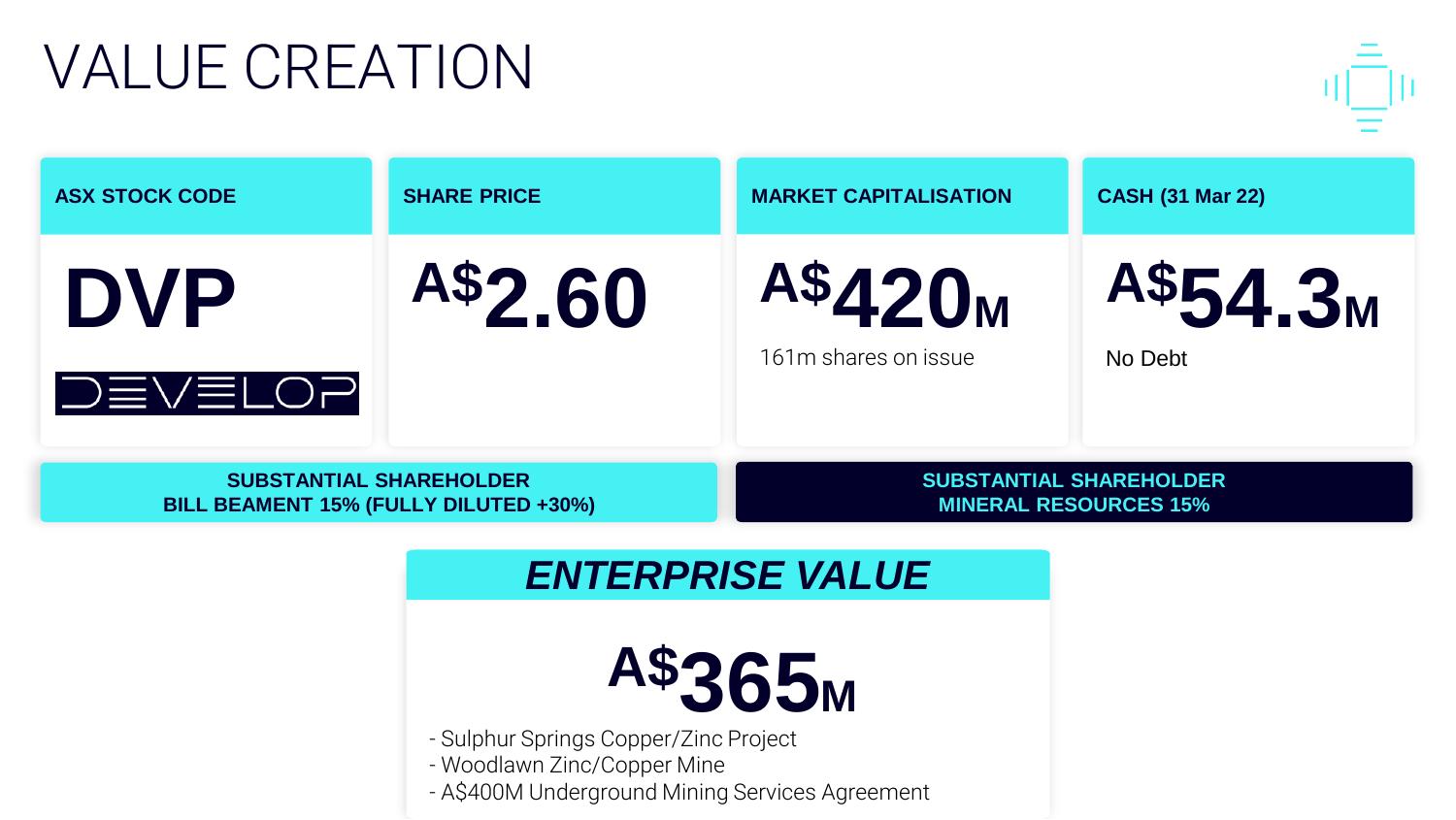# THE OPPORTUNITY

RECENT HISTORY OF SHAREHOLDER VALUE CREATION

**The success of these companies over the past 5 years highlights the enormous opportunity for DEVELOP**

Total Shareholder Returns for the past 5 years (include dividends)

**375%**

These four companies are here because they share the same Essential Ingredients as DEVELOP

- ENTREPRENEURIAL LEADERSHIP
- WORLD CLASS OPERATIONAL DNA
- QUALITY PROJECTS
- FUNDING CAPABILITY









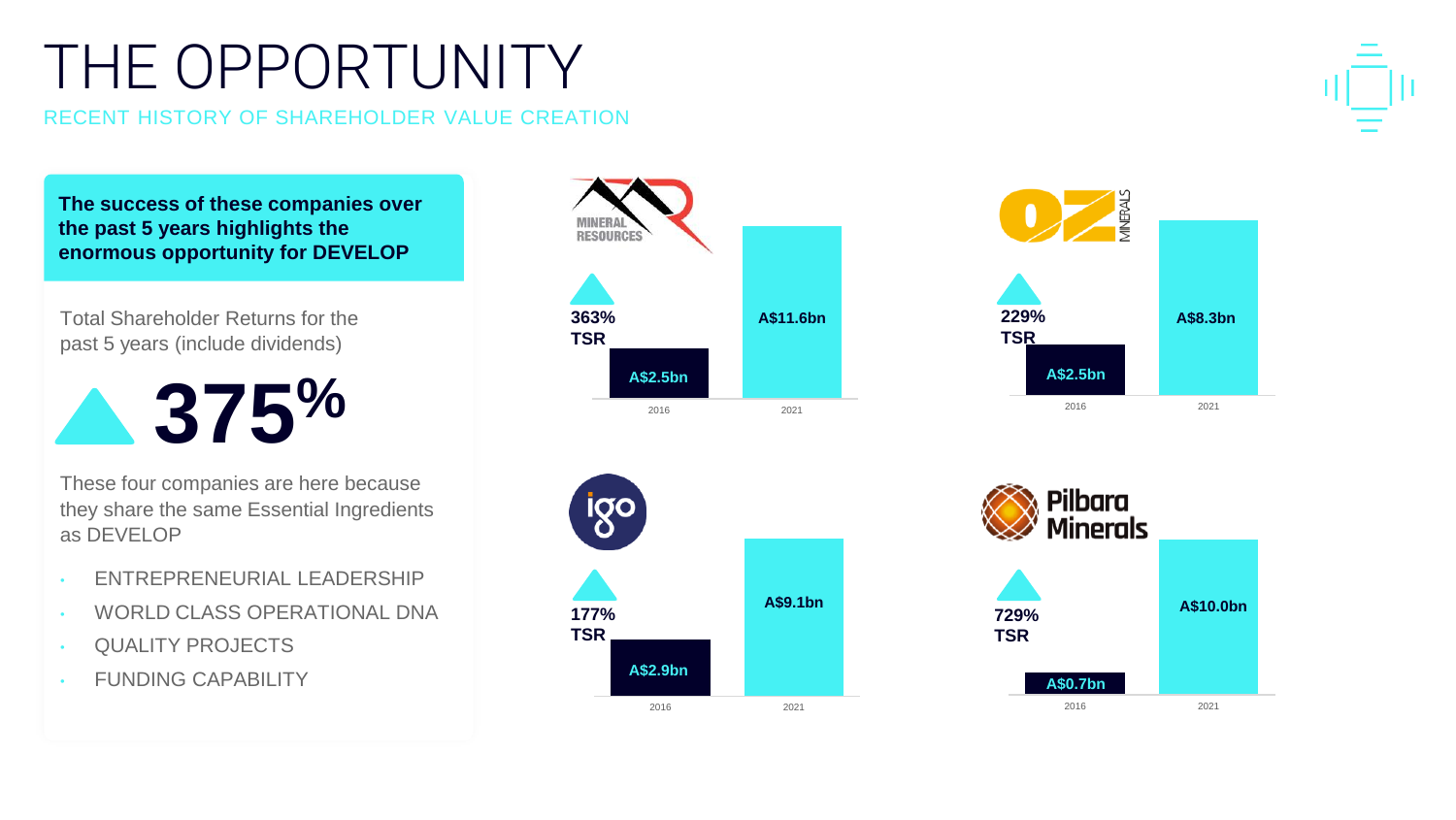### DEVELOP **PRODUCING POTENTIAL** DEVELOP.COM.AU